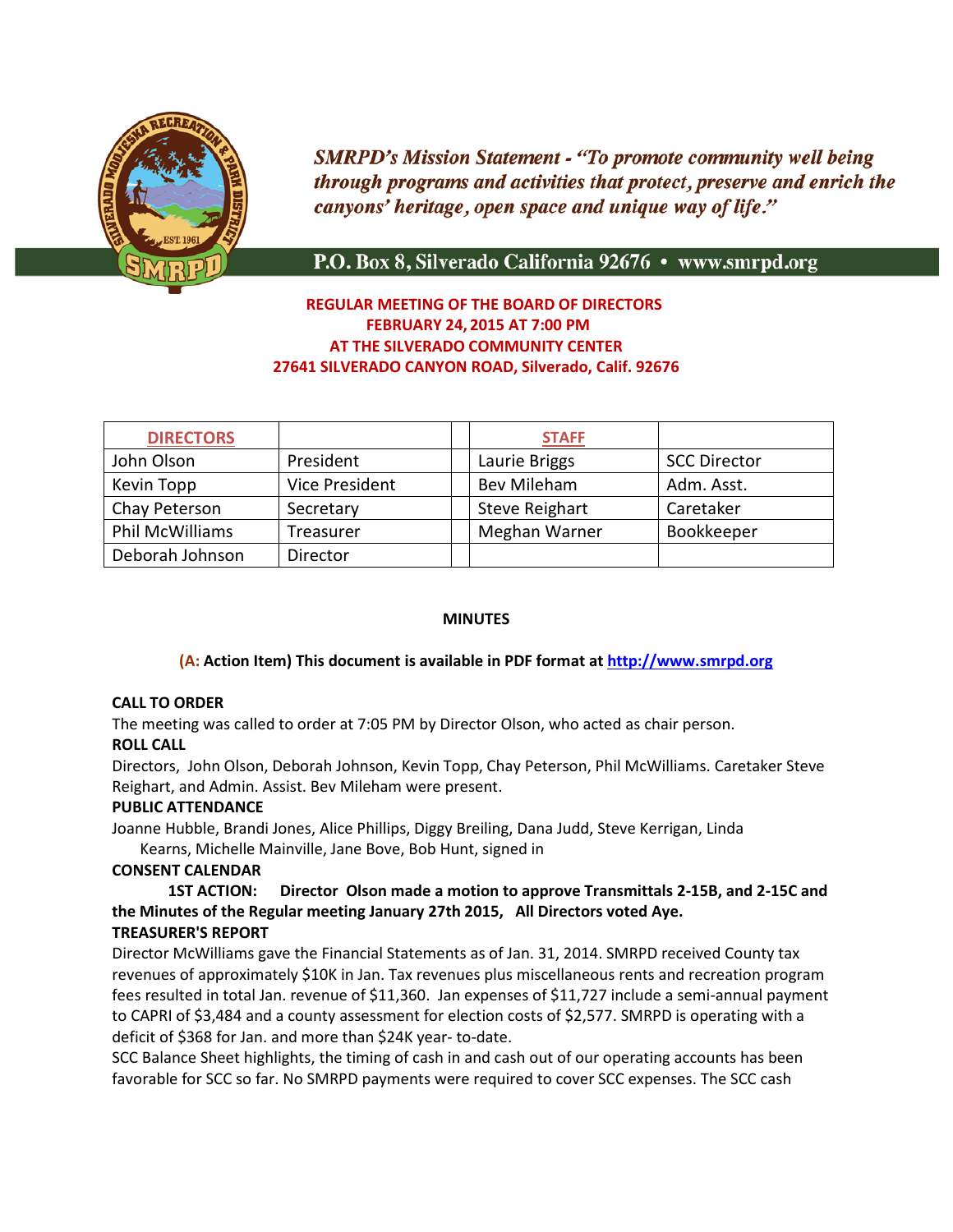position at the end of Jan. is \$15,954, which includes 9K in deferred grant revenue from the Rooster club.

The 2014 - 2015 SMRPD fiscal budget was presented and discussed by the Board. There is a net loss of over \$20,943 not including SCC.

Director Johnson discussed ideas of bringing in more revenue by possible partnerships with Tucker and OC Parks, also, cleaning and fixing up the community centers to make them appealing for weddings and parties.

#### **2ND ACTION: Director Johnson made a motion to approve the proposed fiscal 2014 - 2015 budget. Director McWilliams seconded. All Directors voted Aye. OTHER DISTRICT BUSINESS**

**A**. Director Topp has been working with a website designer on fixing the district website and Facebook.

**B. 3RD ACTION: Director Olson made a motion to approve the third amendment license agreement with St. Michaels Abbey, on behalf of SMRPD, with Director Olson listed as the contact correspondent person. Director Topp seconded. All Directors voted Aye.**

# **SILVERADO CHILDRENS CENTER OVERSIGNT COMMITTEE (AD HOC)**

**A.** A report was given by Francesca Duff, SCC is trying to be cash positive, making progress, an invoicing system has been put in, enrollment contract's, updates for tuition payments, adding two new students. The facility has been cleaned, an Open house will take place, they have improved curriculum helping students to become more school ready. Independent groups have held fundraisers where \$2,700 has been raised. Linda Kearns asked the Board to accept a check for \$1,800.

**B**. Summer Camp ideas were discussed. SCC Director Briggs is checking into licensing for a Summer Recreation program called Coyote Kids Club for ages up to 14. It would not be a licensed child care program.

**C. 4TH ACTION; Director Topp made a motion to approve the summer school agers Recreation program, and to work with SCC, if licensing requirements are approved. Director Johnson seconded. All Directors voted Aye.**

**D. 5TH ACTION: Director Topp made a motion to approve an SCC Pilot Animal Program with the owner paying for feed for the horse, goat and sheep. Director McWilliams seconded. All Directors voted Aye.**

**E. 6TH ACTION : Director Topp made a motion to increase SCC's preschool tuition starting in the Fall until June 2016. Director McWilliams seconded. All Directors voted Aye.**

**F. 7TH ACTION: Director Olson moved to appoint Ed Linck as head of SCC's fundraising committee, he will report to Director Briggs and SCC's oversite committee with any fundraising ideas. Director Topp seconded. All Directors voted Aye.**

**Director Briggs presented Rick Schultz with an award of thanks from Supervisor Todd Spritzer for his financial contribution to SCC.** 

**FACILITIES COMMITTEE**

The Board discussed pricing for upcoming projects, Gazebo, Septic system repair, stove for Silverado CC kitchen.

**8. 8TH ACTION: Director Olson made a motion to authorize letting the Rec committee purchase \$500 worth of recreation equipment for the park. Director McWilliams seconded. All Directors voted Aye.**

**9. 9TH ACTION: Director McWilliams made a motion to authorize spending up to \$500 to buy new tables for the community center. Director Topp seconded. All Directors voted Aye.**

**10. 10TH ACTION: Director McWilliams made a motion to approve purchasing cork for Silverado bldg. A. Director Johnson seconded. All Directors voted Aye.**

**11. 11TH ACTION: Director McWilliams made a motion to approve \$1350 for painting bldg. A in Silverado. Director Johnson seconded. All Directors voted Aye.**